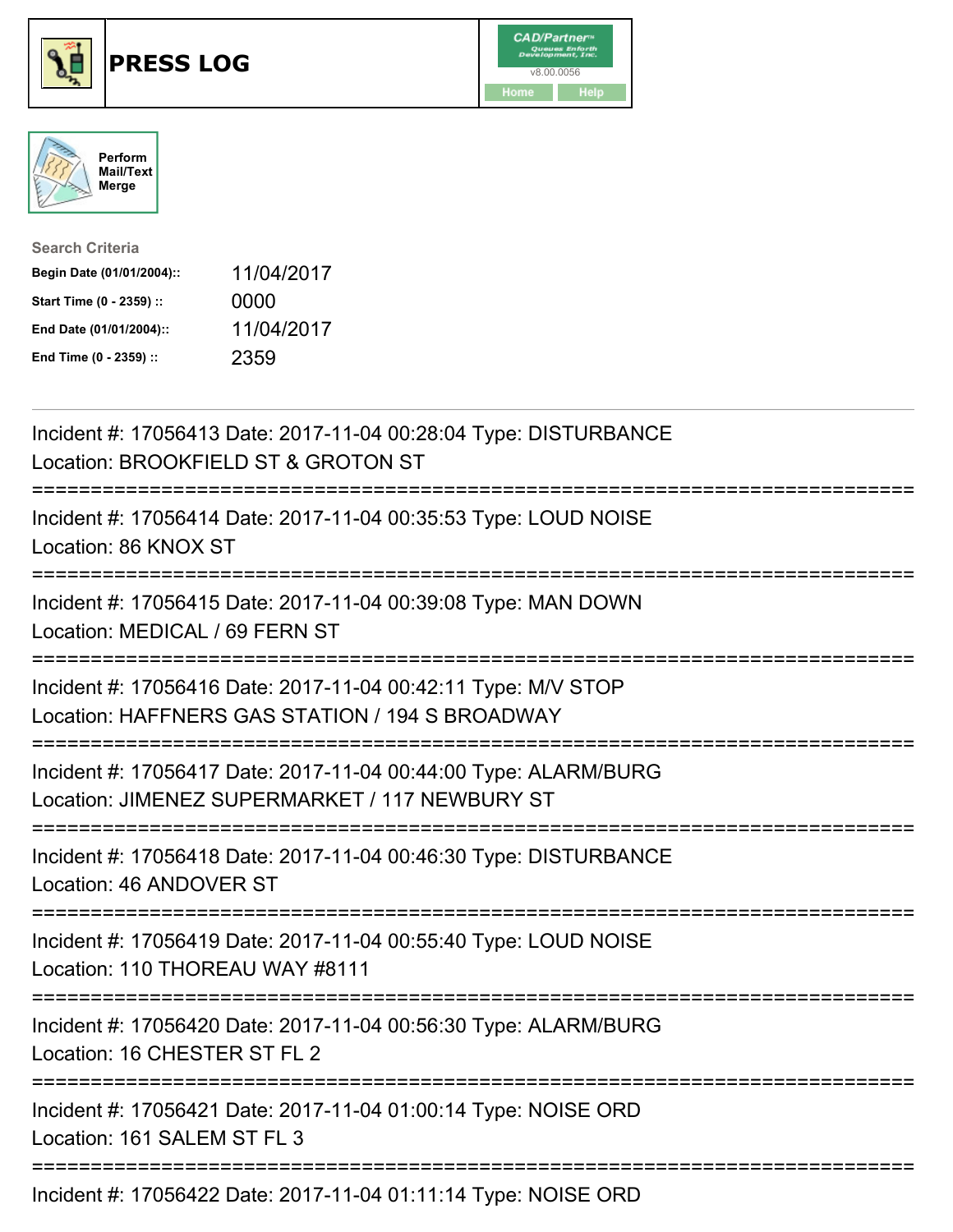Location: 54 ANDOVER ST

=========================================================================== Incident #: 17056423 Date: 2017-11-04 01:36:06 Type: ALARM/BURG Location: FIVE STAR PLATING / 7A BROADWAY =========================================================================== Incident #: 17056424 Date: 2017-11-04 01:39:43 Type: FIGHT Location: EL CESAR RESTURANT / 99 ESSEX ST =========================================================================== Incident #: 17056425 Date: 2017-11-04 01:44:43 Type: FIRE Location: 715 HAVERHILL ST =========================================================================== Incident #: 17056426 Date: 2017-11-04 01:54:54 Type: MEDIC SUPPORT Location: 309 PROSPECT ST #1 FL 1 =========================================================================== Incident #: 17056427 Date: 2017-11-04 02:10:19 Type: EXTRA SURVEIL Location: 160 BROADWAY =========================================================================== Incident #: 17056428 Date: 2017-11-04 02:12:10 Type: FIGHT Location: ATTIKA / 1 MILL ST =========================================================================== Incident #: 17056429 Date: 2017-11-04 02:14:03 Type: LARCENY/PAST Location: 42 UNION ST =========================================================================== Incident #: 17056430 Date: 2017-11-04 02:17:56 Type: DISTURBANCE Location: CLUB PARADISE / BROADWAY & TREMONT ST =========================================================================== Incident #: 17056431 Date: 2017-11-04 02:19:08 Type: M/V STOP Location: AMES ST & WATER ST =========================================================================== Incident #: 17056432 Date: 2017-11-04 02:19:59 Type: M/V STOP Location: LAWRENCE ST & METHUEN ST =========================================================================== Incident #: 17056433 Date: 2017-11-04 02:24:47 Type: HIT & RUN M/V Location: 25 WOODLAND ST =========================================================================== Incident #: 17056434 Date: 2017-11-04 02:27:11 Type: UNWANTEDGUEST Location: SAM'S FOOD STORE / 389 BROADWAY =========================================================================== Incident #: 17056435 Date: 2017-11-04 02:29:31 Type: NOISE ORD Location: 49 EXCHANGE ST =========================================================================== Incident #: 17056436 Date: 2017-11-04 02:33:05 Type: A&B PROG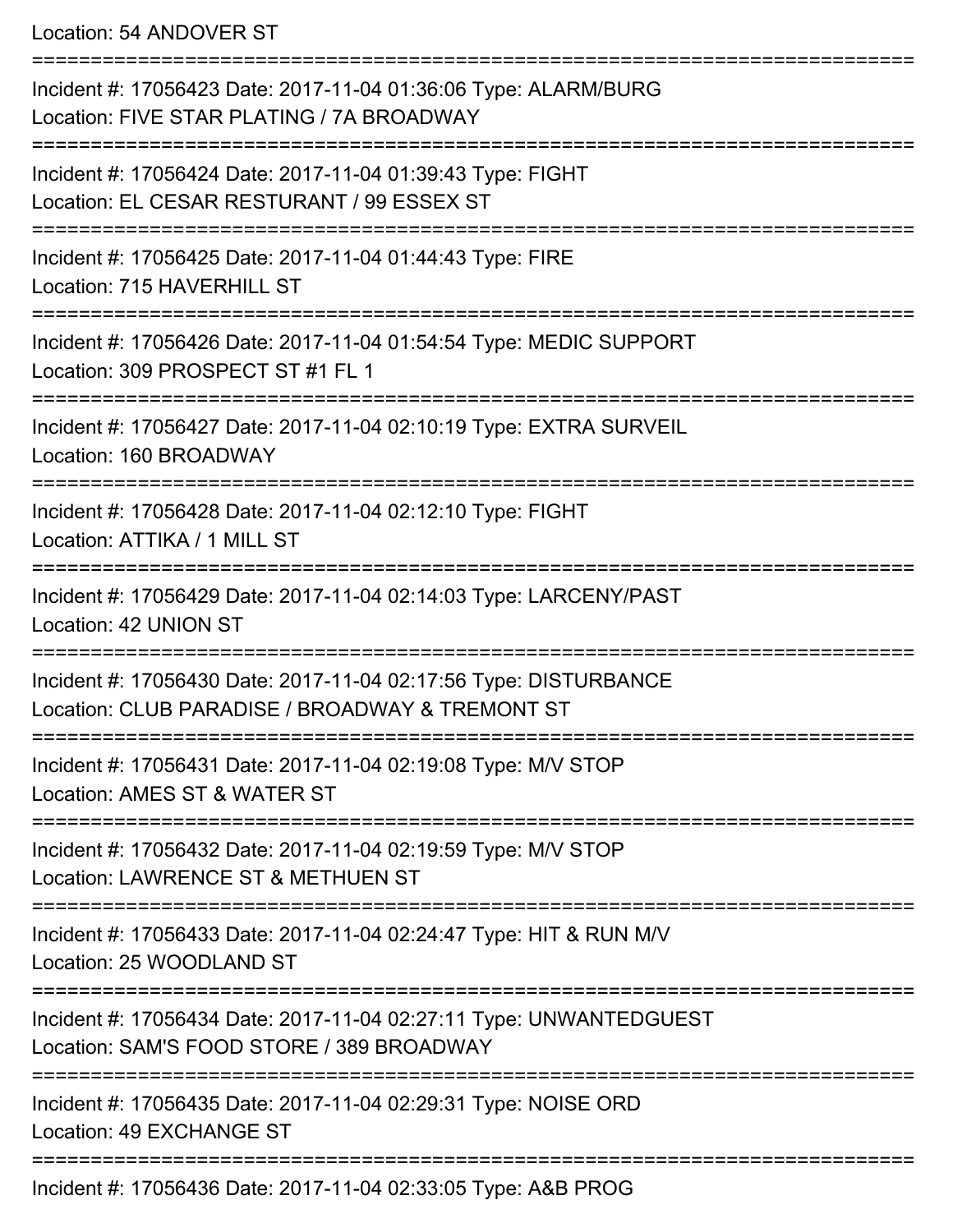| Incident #: 17056438 Date: 2017-11-04 02:39:08 Type: M/V STOP<br>Location: ANDOVER ST & S BROADWAY        |
|-----------------------------------------------------------------------------------------------------------|
| Incident #: 17056437 Date: 2017-11-04 02:39:23 Type: M/V STOP<br>Location: HAMPSHIRE ST & HAVERHILL ST    |
| Incident #: 17056439 Date: 2017-11-04 02:57:38 Type: A&B D/W/ PROG<br>Location: 37 BODWELL ST #REAR FL 2  |
| Incident #: 17056440 Date: 2017-11-04 03:01:40 Type: SUS PERS/MV<br>Location: COMMONWEALTH DR             |
| Incident #: 17056441 Date: 2017-11-04 03:08:47 Type: M/V STOP<br>Location: FARLEY ST & S BROADWAY         |
| Incident #: 17056442 Date: 2017-11-04 03:21:47 Type: SUICIDE ATTEMPT<br>Location: AMESBURY ST & COMMON ST |
| Incident #: 17056443 Date: 2017-11-04 03:28:37 Type: M/V STOP<br>Location: ANDOVER ST & PHILLIPS ST       |
| Incident #: 17056444 Date: 2017-11-04 03:34:44 Type: SUS PERS/MV<br>Location: PARK ST & TRENTON ST        |
| Incident #: 17056445 Date: 2017-11-04 03:48:22 Type: AUTO ACC/UNK PI<br>Location: 566 HAVERHILL ST        |
| Incident #: 17056446 Date: 2017-11-04 04:00:17 Type: M/V STOP<br>Location: BROADWAY & COMMON ST           |
| Incident #: 17056447 Date: 2017-11-04 04:07:09 Type: M/V STOP<br>Location: 524 HAVERHILL ST               |
| Incident #: 17056448 Date: 2017-11-04 04:19:02 Type: UNWANTEDGUEST<br>Location: 375 HAVERHILL ST FL 1ST   |
| Incident #: 17056449 Date: 2017-11-04 04:32:02 Type: DISTURBANCE<br><b>Location: 1 GENERAL ST</b>         |
| Incident #: 17056450 Date: 2017-11-04 04:33:27 Type: AUTO ACC/PI                                          |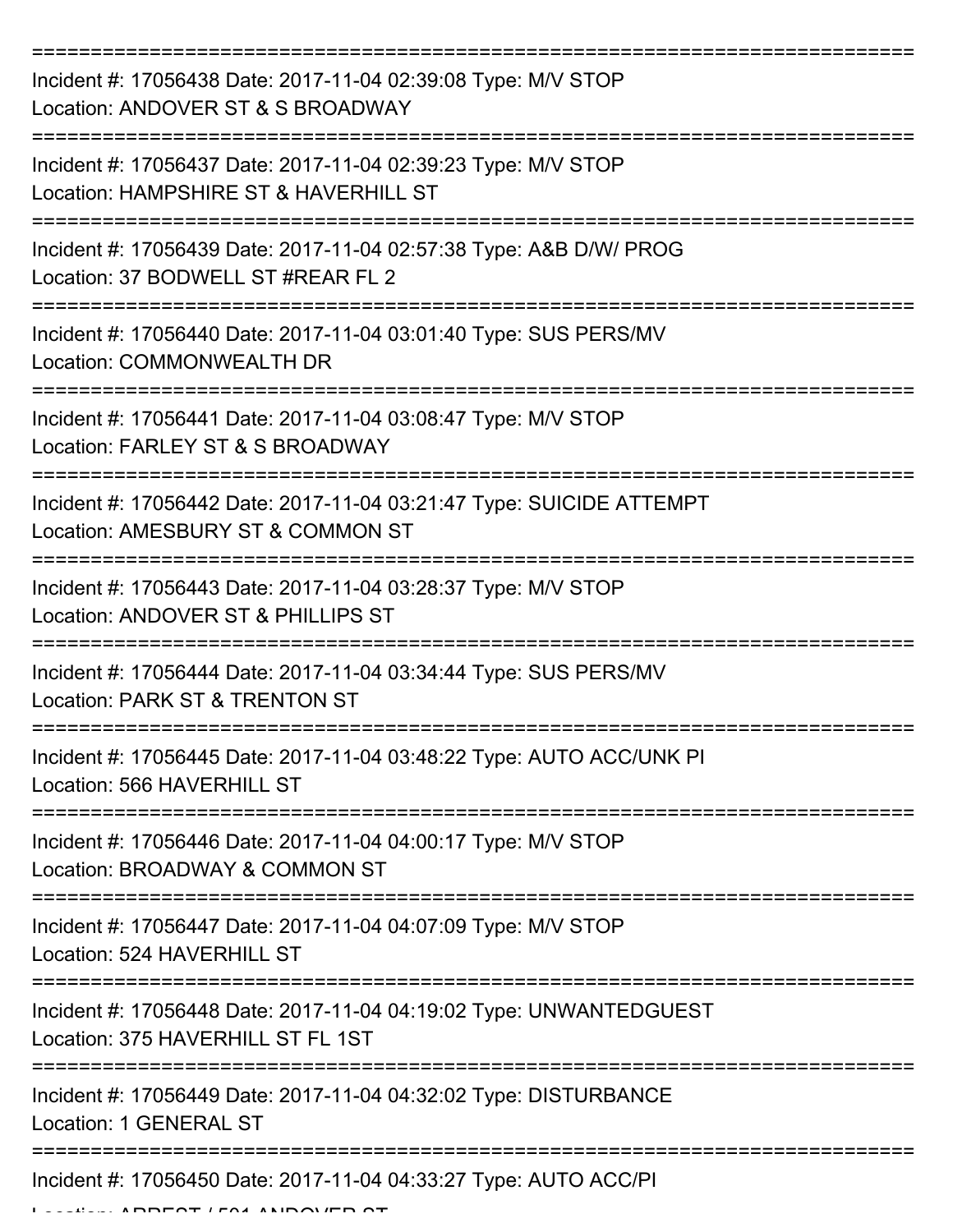| Incident #: 17056451 Date: 2017-11-04 04:39:18 Type: NOISE ORD<br>Location: 355 WATER ST FL 2                       |
|---------------------------------------------------------------------------------------------------------------------|
| Incident #: 17056452 Date: 2017-11-04 05:06:20 Type: M/V STOP<br>Location: AMESBURY ST & CANAL ST                   |
| Incident #: 17056453 Date: 2017-11-04 05:27:44 Type: SUS PERS/MV<br>Location: JACKSON ST & METHUEN ST               |
| Incident #: 17056454 Date: 2017-11-04 05:35:07 Type: DRUG OVERDOSE<br>Location: 611 LOWELL ST FL 3                  |
| Incident #: 17056455 Date: 2017-11-04 05:55:30 Type: CK WELL BEING<br>Location: AMESBURY ST & COMMON ST             |
| Incident #: 17056456 Date: 2017-11-04 06:17:28 Type: UNWANTEDGUEST<br>Location: 21 EAST HAVERHILL FL 2              |
| Incident #: 17056457 Date: 2017-11-04 07:05:18 Type: OUTSIDE WORK<br>Location: AMES ST & TEXAS AV                   |
| Incident #: 17056459 Date: 2017-11-04 07:17:22 Type: RECOV/STOL/MV<br>Location: AMES ST & OHIO AV                   |
| Incident #: 17056458 Date: 2017-11-04 07:17:40 Type: ALARM/BURG<br>Location: GOOD SHEPARD CENTER / 412 HAMPSHIRE ST |
| Incident #: 17056460 Date: 2017-11-04 07:26:54 Type: ALARM/HOLD<br>Location: WENDYS / 55 HAMPSHIRE ST               |
| Incident #: 17056461 Date: 2017-11-04 07:36:28 Type: M/V STOP<br>Location: 81 TREMONT ST                            |
| Incident #: 17056462 Date: 2017-11-04 07:41:01 Type: ALARM/BURG<br>Location: 185 S BROADWAY                         |
| Incident #: 17056463 Date: 2017-11-04 07:46:05 Type: NOTIFICATION<br>Location: 23 CHELMSFORD ST                     |
| Incident #: 17056464 Date: 2017-11-04 07:49:45 Type: M/V STOP                                                       |

Location: 205 BROADWAY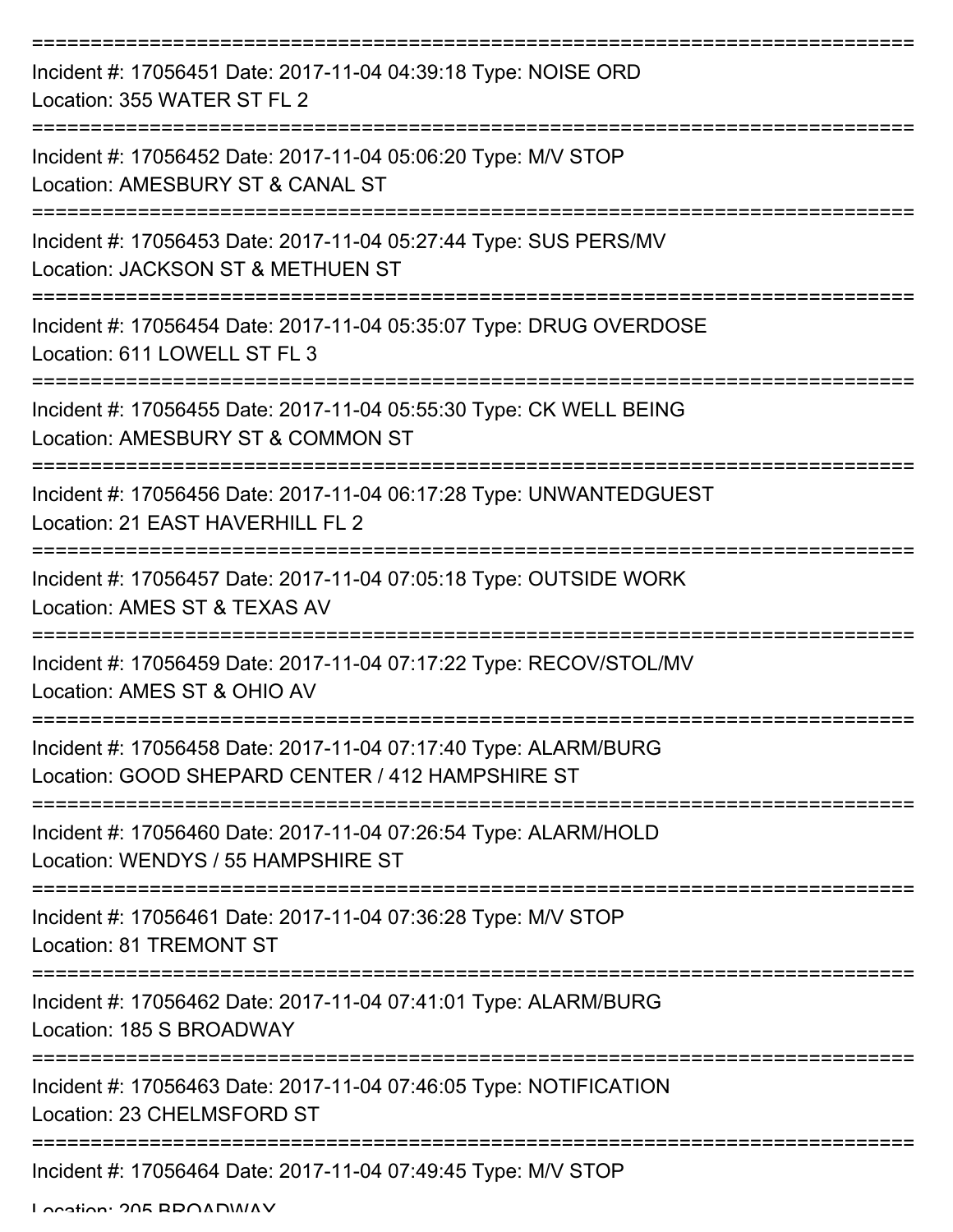| Incident #: 17056465 Date: 2017-11-04 07:58:38 Type: M/V STOP<br>Location: HAVERHILL ST & JACKSON ST                                    |
|-----------------------------------------------------------------------------------------------------------------------------------------|
| Incident #: 17056466 Date: 2017-11-04 07:59:52 Type: ALARM/BURG<br>Location: FROST SCHOOL / 33 HAMLET ST                                |
| Incident #: 17056467 Date: 2017-11-04 08:03:56 Type: M/V STOP<br><b>Location: BARKER RD</b>                                             |
| Incident #: 17056468 Date: 2017-11-04 08:09:05 Type: M/V STOP<br>Location: S UNION ST & SALEM ST                                        |
| Incident #: 17056469 Date: 2017-11-04 08:21:26 Type: CLOSE STREET<br>Location: JACKSON ST & METHUEN ST                                  |
| Incident #: 17056470 Date: 2017-11-04 08:24:22 Type: AUTO ACC/NO PI<br>Location: HAMPSHIRE ST & LOWELL ST                               |
| Incident #: 17056471 Date: 2017-11-04 08:32:07 Type: CLOSE STREET<br>Location: NESMITH ST & TEXAS AV                                    |
| Incident #: 17056472 Date: 2017-11-04 08:50:00 Type: ALARM/BURG<br>Location: RIVERWALK PROPERTIES EXECUTIVE OFI / 280 MERRIMACK ST FL 2 |
| Incident #: 17056473 Date: 2017-11-04 08:51:30 Type: SUS PERS/MV<br>Location: TD BANKNORTH MA / 305 S BROADWAY                          |
| Incident #: 17056474 Date: 2017-11-04 08:55:27 Type: NEIGHBOR PROB<br>Location: 17 CROSBY ST FL 3                                       |
| Incident #: 17056475 Date: 2017-11-04 09:19:31 Type: A&B PAST<br>Location: 1 MILL ST                                                    |
| Incident #: 17056476 Date: 2017-11-04 09:34:06 Type: AUTO ACC/PI<br>Location: 179 WATER ST                                              |
| Incident #: 17056477 Date: 2017-11-04 09:43:03 Type: PARK & WALK<br>Location: BRADFORD ST & BROADWAY                                    |
| Incident #: 17056478 Date: 2017-11-04 09:54:07 Type: M/V STOP<br>Location: S BROADWAY & SALEM ST                                        |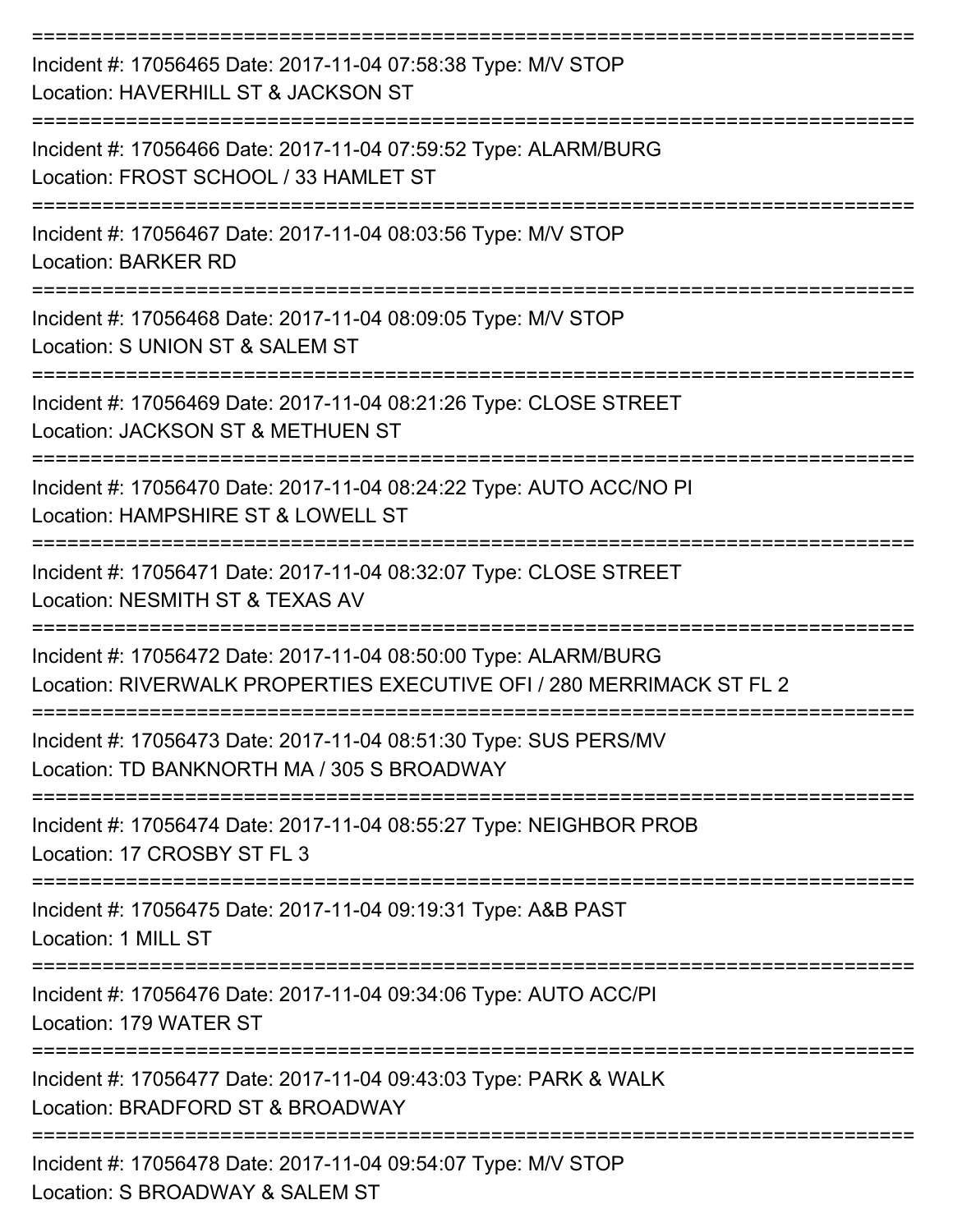| Incident #: 17056479 Date: 2017-11-04 09:57:32 Type: M/V STOP<br>Location: PARKER ST & SALEM ST          |
|----------------------------------------------------------------------------------------------------------|
| Incident #: 17056480 Date: 2017-11-04 10:06:38 Type: M/V STOP<br>Location: S UNION ST & SALEM ST         |
| Incident #: 17056481 Date: 2017-11-04 10:18:11 Type: CK WELL BEING<br>Location: 27 BAY STATE RD          |
| Incident #: 17056482 Date: 2017-11-04 10:27:38 Type: M/V STOP<br>Location: BEACON ST & ROBERTA LN        |
| Incident #: 17056483 Date: 2017-11-04 10:32:10 Type: M/V STOP<br>Location: 45 HANCOCK                    |
| Incident #: 17056484 Date: 2017-11-04 10:34:35 Type: ALARM/HOLD<br>Location: 123 LAWRENCE ST             |
| Incident #: 17056485 Date: 2017-11-04 10:38:17 Type: M/V STOP<br>Location: BRADFORD ST & BROADWAY        |
| Incident #: 17056486 Date: 2017-11-04 10:43:07 Type: M/V STOP<br>Location: ERVING AV & LAWRENCE ST       |
| Incident #: 17056487 Date: 2017-11-04 10:50:50 Type: ALARMS<br>Location: DISCOUNT LIQUORS / 103 BROADWAY |
| Incident #: 17056488 Date: 2017-11-04 11:02:26 Type: INVEST CONT<br>Location: 175 EXCHANGE ST            |
| Incident #: 17056489 Date: 2017-11-04 11:15:47 Type: FRAUD<br>Location: 34 SARATOGA ST #1                |
| Incident #: 17056490 Date: 2017-11-04 11:17:46 Type: ALARM/BURG<br>Location: 300 ESSEX ST                |
| Incident #: 17056491 Date: 2017-11-04 11:30:35 Type: TRESPASSING<br><b>Location: 5 ARLINGTON TER</b>     |
| Incident #: 17056492 Date: 2017-11-04 11:46:30 Type: MAL DAMAGE<br>Location: 101 SPRINGFIELD ST          |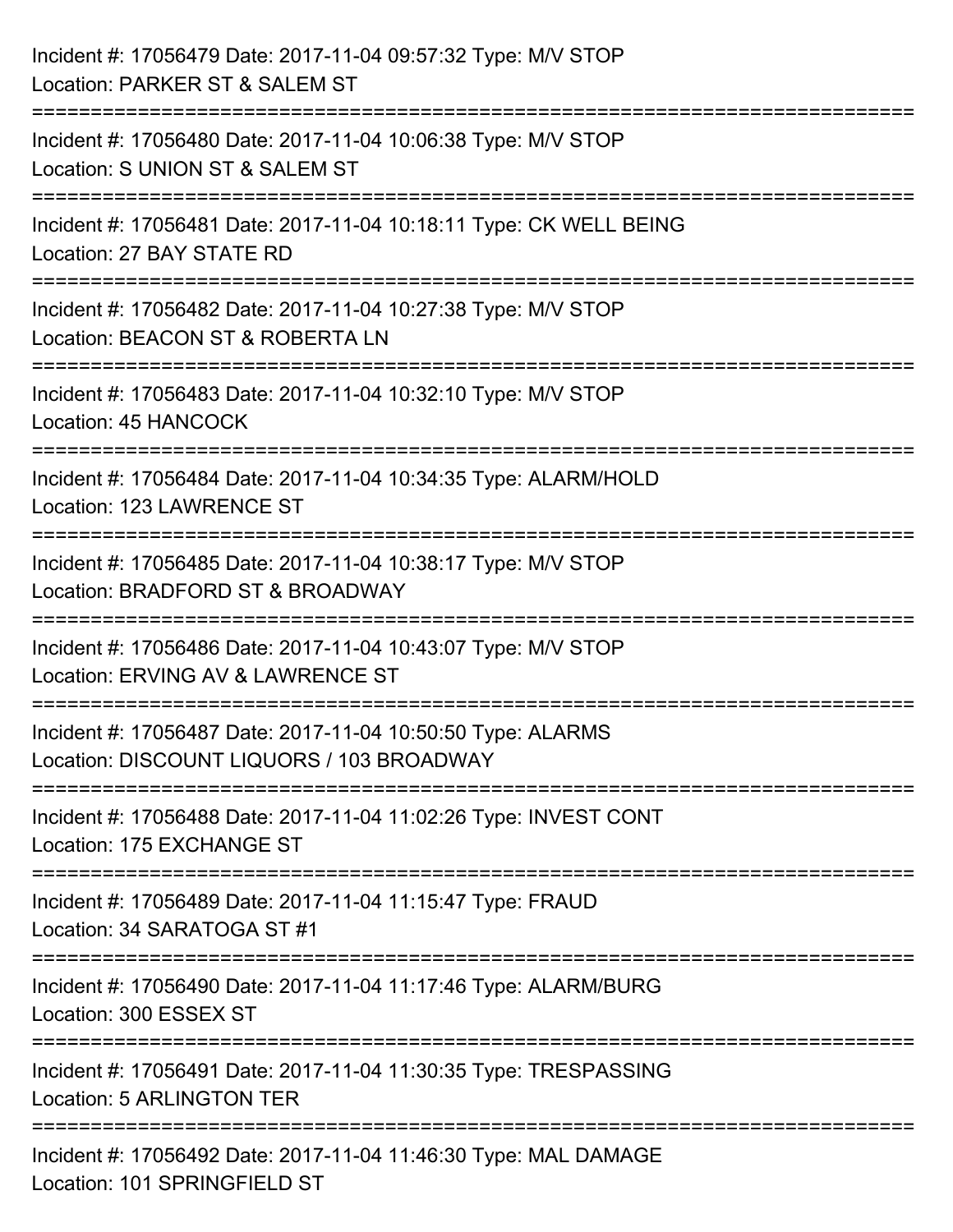| Incident #: 17056493 Date: 2017-11-04 11:49:39 Type: THREATS<br>Location: 12F TENNEY ST                                                 |
|-----------------------------------------------------------------------------------------------------------------------------------------|
| Incident #: 17056494 Date: 2017-11-04 11:53:51 Type: LOST PROPERTY<br>Location: 700 ESSEX ST                                            |
| Incident #: 17056495 Date: 2017-11-04 11:57:06 Type: M/V STOP<br>Location: COMMON ST & FRANKLIN ST<br>================================= |
| Incident #: 17056496 Date: 2017-11-04 11:58:03 Type: M/V STOP<br>Location: INDUSTRIAL PK                                                |
| Incident #: 17056497 Date: 2017-11-04 12:01:09 Type: DISTURBANCE<br>Location: ESSEX ST & LAWRENCE ST                                    |
| Incident #: 17056498 Date: 2017-11-04 12:01:47 Type: GENERAL SERV<br>Location: ESSEX ST & LAWRENCE ST                                   |
| Incident #: 17056500 Date: 2017-11-04 12:05:24 Type: LOST PROPERTY<br>Location: 18 TOWER HILL ST                                        |
| Incident #: 17056499 Date: 2017-11-04 12:06:33 Type: M/V STOP<br>Location: CARVER ST & MERRIMACK ST                                     |
| Incident #: 17056501 Date: 2017-11-04 12:07:32 Type: ALARMS<br>Location: 2 DRACUT ST                                                    |
| Incident #: 17056502 Date: 2017-11-04 12:12:58 Type: TENANT PROB<br>Location: 252 S BROADWAY #2                                         |
| Incident #: 17056503 Date: 2017-11-04 12:14:33 Type: NEIGHBOR PROB<br>Location: 11 TYLER ST                                             |
| Incident #: 17056504 Date: 2017-11-04 12:19:38 Type: LOST PROPERTY<br>Location: 316 MARKET ST                                           |
| Incident #: 17056505 Date: 2017-11-04 12:23:21 Type: M/V STOP<br>Location: BROADWAY & LOWELL ST                                         |
| Incident #: 17056507 Date: 2017-11-04 12:24:16 Type: WOMAN DOWN<br>Location: 141 AMESBURY ST                                            |

===========================================================================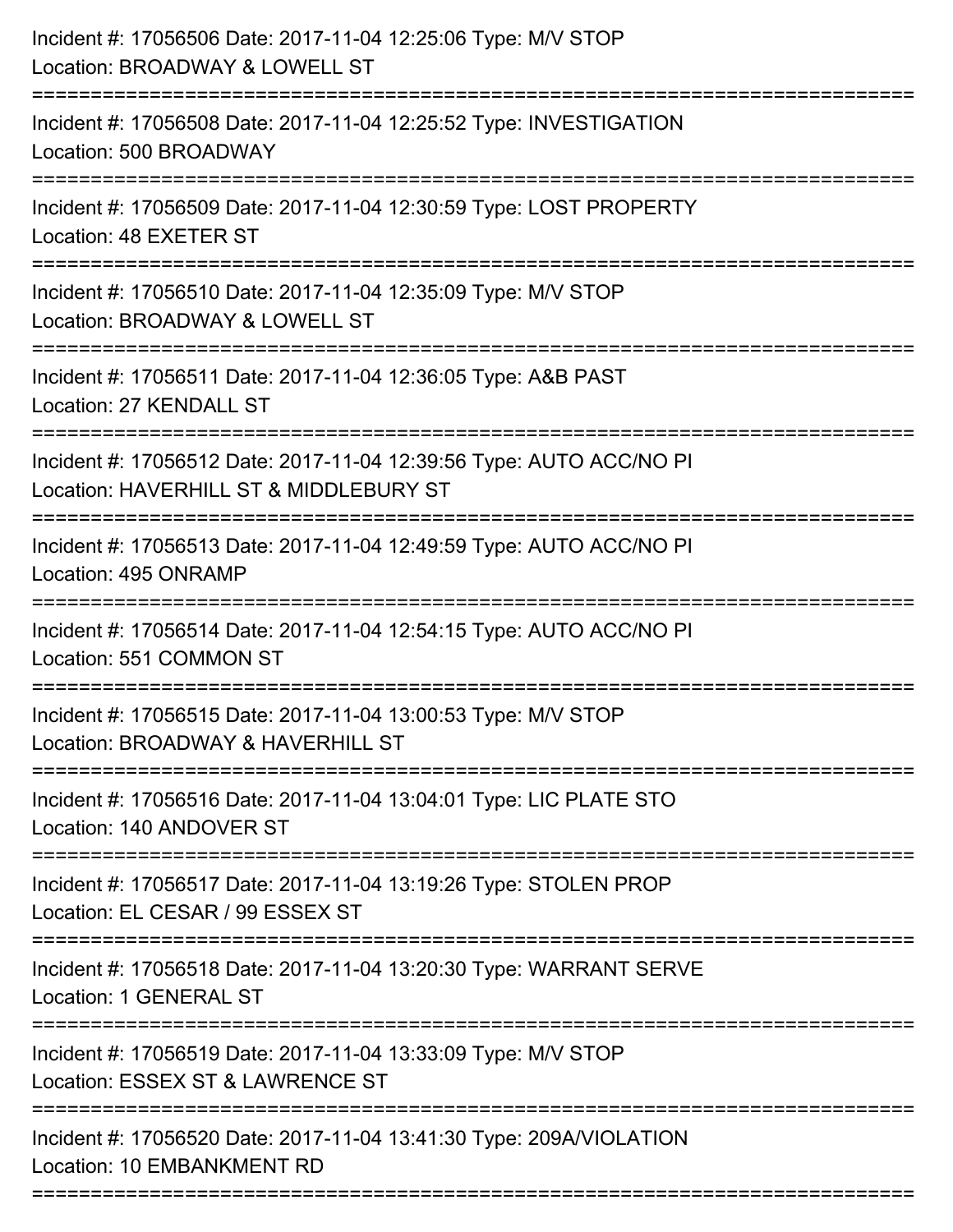| Location: CENTRAL BRIDGE / 0 MERRIMACK ST                                                                                 |
|---------------------------------------------------------------------------------------------------------------------------|
| Incident #: 17056521 Date: 2017-11-04 14:00:08 Type: DRUG VIO<br>Location: ALMA ST & ERVING AV                            |
| Incident #: 17056523 Date: 2017-11-04 14:22:48 Type: ALARMS<br>Location: 36 OAKWOOD AV                                    |
| Incident #: 17056525 Date: 2017-11-04 14:53:25 Type: HIT & RUN PRO<br>Location: LAWRENCE ST & MYRTLE ST                   |
| Incident #: 17056524 Date: 2017-11-04 14:53:47 Type: MAL DAMAGE<br>Location: 204 FARNHAM ST<br>----------------           |
| Incident #: 17056526 Date: 2017-11-04 14:56:03 Type: M/V STOP<br>Location: BERKELEE & SAUNDERS                            |
| Incident #: 17056527 Date: 2017-11-04 15:07:13 Type: DOMESTIC/PROG<br>Location: 30 CEDAR ST FL 3                          |
| Incident #: 17056528 Date: 2017-11-04 15:18:00 Type: SUS PERS/MV<br>Location: BROADWAY & PARK ST                          |
| Incident #: 17056529 Date: 2017-11-04 15:31:45 Type: SUS PERS/MV<br>Location: 83 WARWICK ST                               |
| Incident #: 17056530 Date: 2017-11-04 15:45:36 Type: SHOTS FIRED<br>Location: 17 CROSBY ST FL 1                           |
| Incident #: 17056531 Date: 2017-11-04 16:05:45 Type: SUS PERS/MV<br>Location: 10 CAULKINS CT                              |
| ---------------------<br>Incident #: 17056532 Date: 2017-11-04 16:28:33 Type: MEDIC SUPPORT<br>Location: 17 WYMAN ST FL 2 |
| Incident #: 17056533 Date: 2017-11-04 16:32:03 Type: AUTO ACC/NO PI<br>Location: ESSEX ST & MARGIN ST                     |
| Incident #: 17056534 Date: 2017-11-04 16:35:45 Type: LIC PLATE STO<br>Location: 53 BRUCE ST                               |
|                                                                                                                           |

Incident #: 17056535 Date: 2017 11 04 16:43:52 Type: ALARM/BURG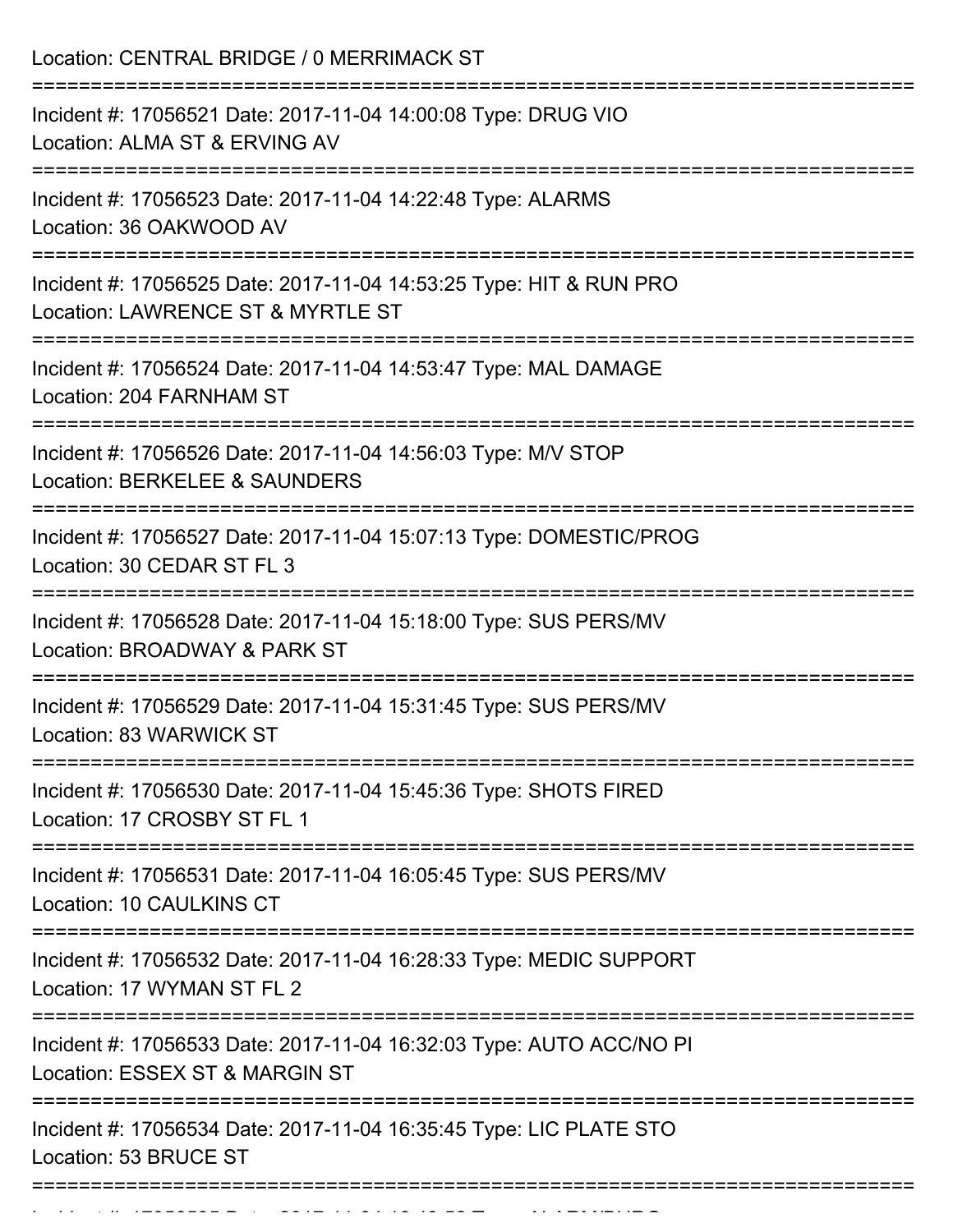| Location: 160 WINTHROP AV                                                                                                             |
|---------------------------------------------------------------------------------------------------------------------------------------|
| Incident #: 17056536 Date: 2017-11-04 16:44:45 Type: MV/BLOCKING<br>Location: 20 BERKELEY ST<br>;==================================== |
| Incident #: 17056538 Date: 2017-11-04 17:05:14 Type: LOST PROPERTY<br>Location: 665 ESSEX ST FL 2                                     |
| Incident #: 17056537 Date: 2017-11-04 17:06:15 Type: 911 HANG UP<br>Location: 285 ESSEX ST #2A                                        |
| Incident #: 17056539 Date: 2017-11-04 17:24:41 Type: INVEST CONT<br>Location: 370 BROADWAY                                            |
| Incident #: 17056540 Date: 2017-11-04 17:31:55 Type: SUS PERS/MV<br>Location: 513 HAMPSHIRE ST                                        |
| Incident #: 17056541 Date: 2017-11-04 17:33:09 Type: SUS PERS/MV<br>Location: 44 KENDALL ST FL 3                                      |
| Incident #: 17056542 Date: 2017-11-04 17:44:09 Type: FIGHT<br>Location: COSTELLO PARK / BAILEY ST & SHAWSHEEN RD                      |
| Incident #: 17056543 Date: 2017-11-04 17:57:53 Type: DOMESTIC/PROG<br>Location: EXETER ST & OSGOOD ST                                 |
| Incident #: 17056544 Date: 2017-11-04 18:01:21 Type: LOUD NOISE<br>Location: 77 S UNION ST #313                                       |
| Incident #: 17056545 Date: 2017-11-04 18:03:37 Type: DISTURBANCE<br>Location: 326 HIGH ST                                             |
| Incident #: 17056546 Date: 2017-11-04 18:06:57 Type: ALARM/BURG<br>Location: IGLESIA METODISTA / 774 ESSEX ST                         |
| Incident #: 17056547 Date: 2017-11-04 18:14:16 Type: M/V STOP<br>Location: ARLINGTON ST & BROADWAY                                    |
| Incident #: 17056548 Date: 2017-11-04 18:21:07 Type: M/V STOP<br>Location: CAMDEN ST & TENNEY ST                                      |
|                                                                                                                                       |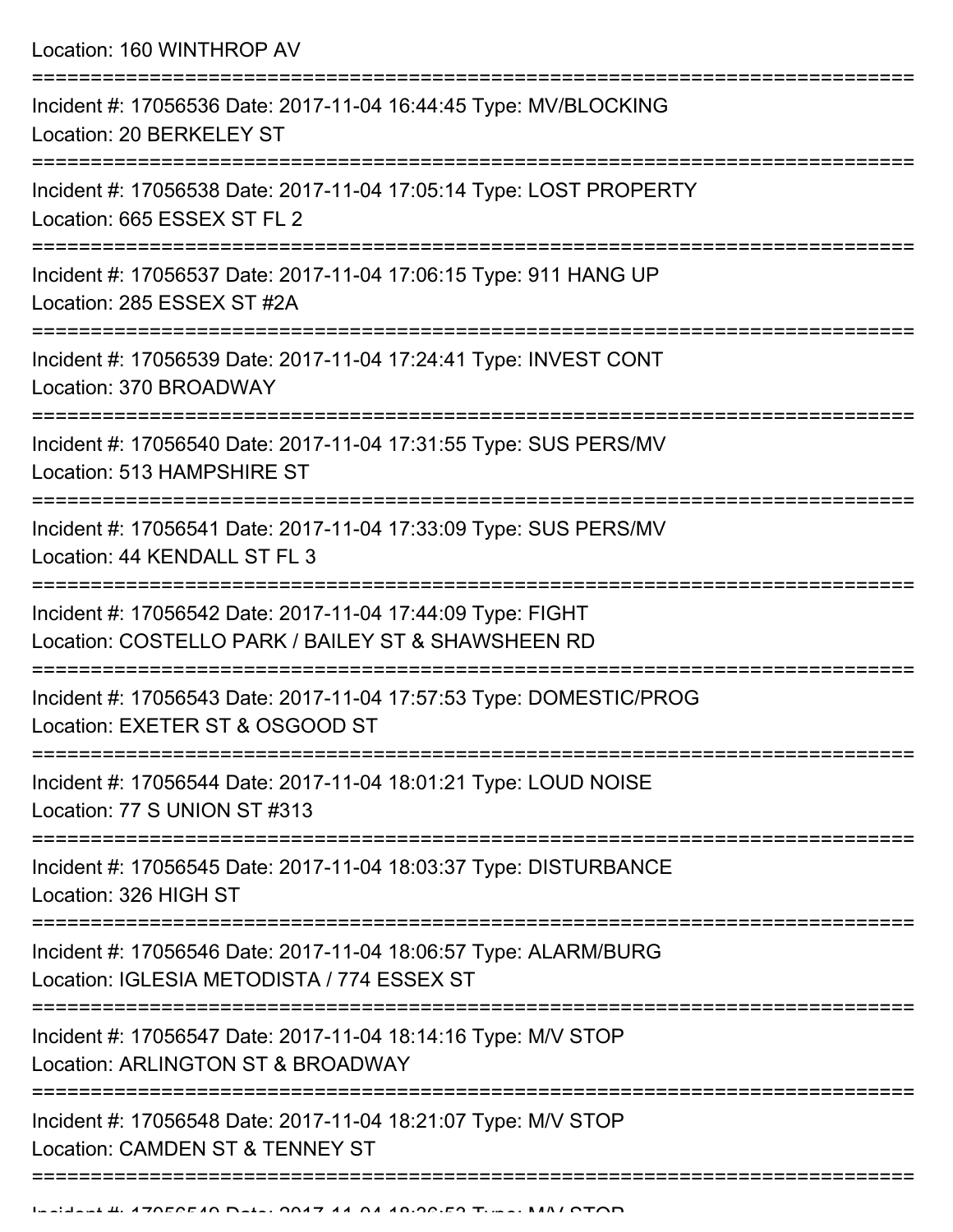| Location: ARLINGTON ST & CHELMSFORD ST                                                                                   |
|--------------------------------------------------------------------------------------------------------------------------|
| Incident #: 17056550 Date: 2017-11-04 18:38:20 Type: M/V STOP<br>Location: 700 ESSEX ST                                  |
| Incident #: 17056551 Date: 2017-11-04 18:44:35 Type: M/V STOP<br>Location: AVON ST & E HAVERHILL ST                      |
| Incident #: 17056553 Date: 2017-11-04 18:49:29 Type: THREATS<br>Location: 112 STEARNS AV                                 |
| Incident #: 17056552 Date: 2017-11-04 18:50:28 Type: M/V STOP<br>Location: JACKSON ST & PARK ST                          |
| Incident #: 17056554 Date: 2017-11-04 19:10:14 Type: DISTURBANCE<br>Location: 326 HIGH ST                                |
| ----------------------------<br>Incident #: 17056555 Date: 2017-11-04 19:12:40 Type: M/V STOP<br>Location: 130 SPRUCE ST |
| Incident #: 17056557 Date: 2017-11-04 19:25:05 Type: DOMESTIC/PROG<br>Location: 572 ESSEX ST #6A                         |
| Incident #: 17056556 Date: 2017-11-04 19:25:29 Type: THREATS<br>Location: 26 POPLAR ST FL 1                              |
| Incident #: 17056558 Date: 2017-11-04 19:33:19 Type: M/V STOP<br>Location: 160 SPRUCE ST                                 |
| Incident #: 17056559 Date: 2017-11-04 19:54:11 Type: SUS PERS/MV<br>Location: 99 WINTHROP AVE                            |
| Incident #: 17056560 Date: 2017-11-04 20:02:23 Type: MEDIC SUPPORT<br>Location: 233 LAWRENCE ST                          |
| Incident #: 17056561 Date: 2017-11-04 20:03:53 Type: MAN DOWN<br>Location: 172 LAWRENCE ST                               |
| Incident #: 17056562 Date: 2017-11-04 20:12:41 Type: M/V STOP<br><b>Location: 12 BENNETT ST</b>                          |
| $F(0)$ Determined 14, 04, 00:47:44 Tunes, ACCICT                                                                         |

Incident #: 17056563 Date: 2017-11-04 20:17:14 Type: ASSIST FIRE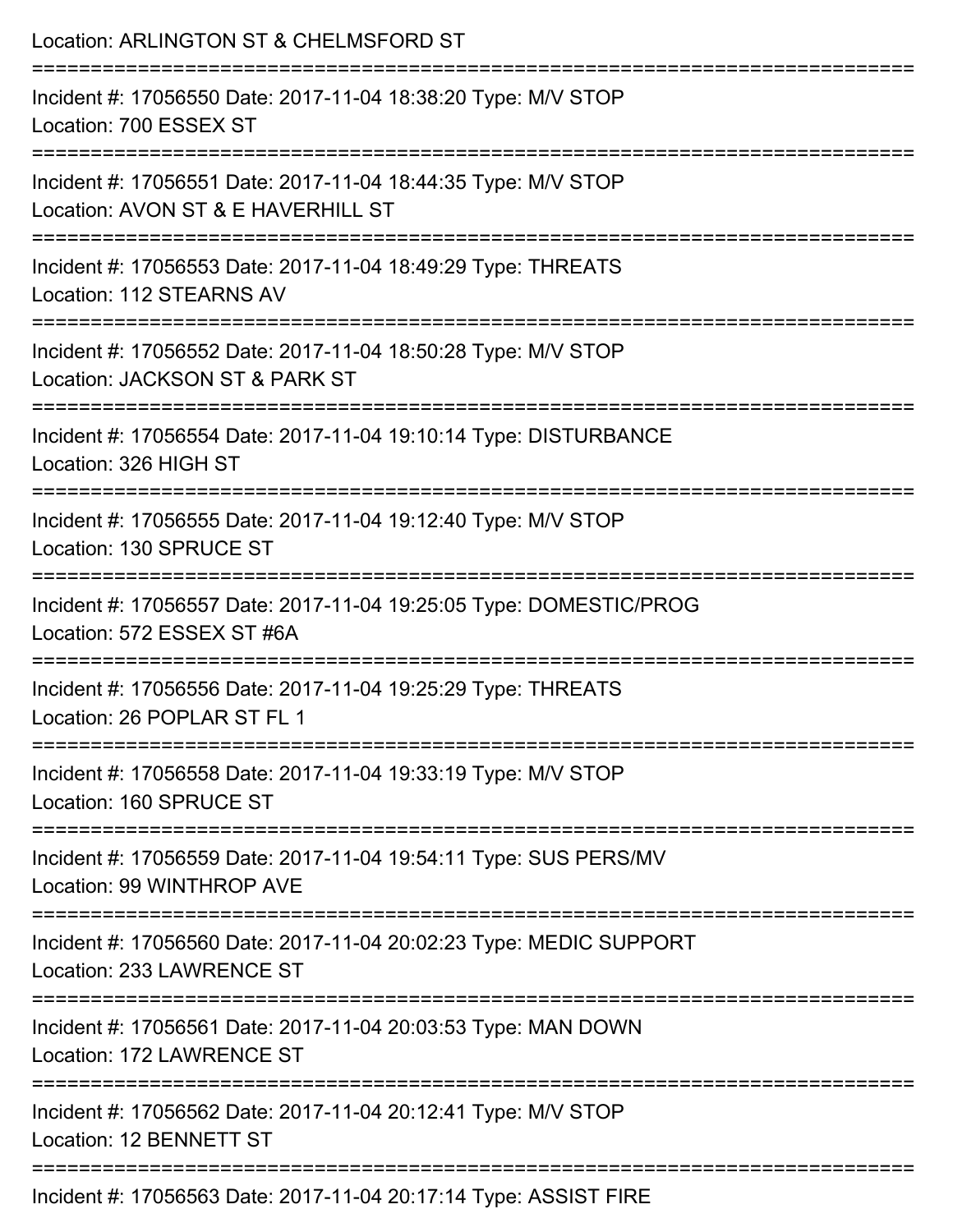| Incident #: 17056564 Date: 2017-11-04 20:20:58 Type: M/V STOP<br>Location: 700 ESSEX ST                                 |
|-------------------------------------------------------------------------------------------------------------------------|
| Incident #: 17056565 Date: 2017-11-04 20:28:02 Type: M/V STOP<br>Location: 15 BENNINGTON ST                             |
| Incident #: 17056566 Date: 2017-11-04 20:33:08 Type: M/V STOP<br>Location: SOUTH LAWRENCE EAST SCHOOL / 165 CRAWFORD ST |
| Incident #: 17056567 Date: 2017-11-04 20:36:04 Type: EXTRA SURVEIL<br>Location: 370 BROADWAY                            |
| Incident #: 17056568 Date: 2017-11-04 20:37:17 Type: M/V STOP<br><b>Location: AUBURN ST</b>                             |
| Incident #: 17056569 Date: 2017-11-04 20:39:21 Type: EXTRA SURVEIL<br>Location: VERIZON / 41 WINTHROP AV                |
| Incident #: 17056570 Date: 2017-11-04 20:47:38 Type: ALARM/BURG<br>Location: DEROCHE RESIDENCE/ 9786826581 / 4 ODILE CT |
| Incident #: 17056571 Date: 2017-11-04 20:49:28 Type: ALARM/BURG<br>Location: PSYCHOLOGICAL CENTER / 482 LOWELL ST       |
| Incident #: 17056572 Date: 2017-11-04 20:54:22 Type: LOUD NOISE<br>Location: 46 MORTON ST FL 1                          |
| Incident #: 17056573 Date: 2017-11-04 20:57:14 Type: M/V STOP<br>Location: LEBANON ST & WHITE ST                        |
| Incident #: 17056574 Date: 2017-11-04 20:59:19 Type: M/V STOP<br>Location: 121 ARLINGTON ST                             |
| Incident #: 17056576 Date: 2017-11-04 20:59:59 Type: SUS PERS/MV<br>Location: INMAN ST & S BROADWAY                     |
| Incident #: 17056575 Date: 2017-11-04 21:00:07 Type: M/V STOP<br>Location: ANDOVER ST & SHEPARD ST                      |
| Incident #: 17056577 Date: 2017-11-04 21:09:16 Type: EXTRA SURVEIL                                                      |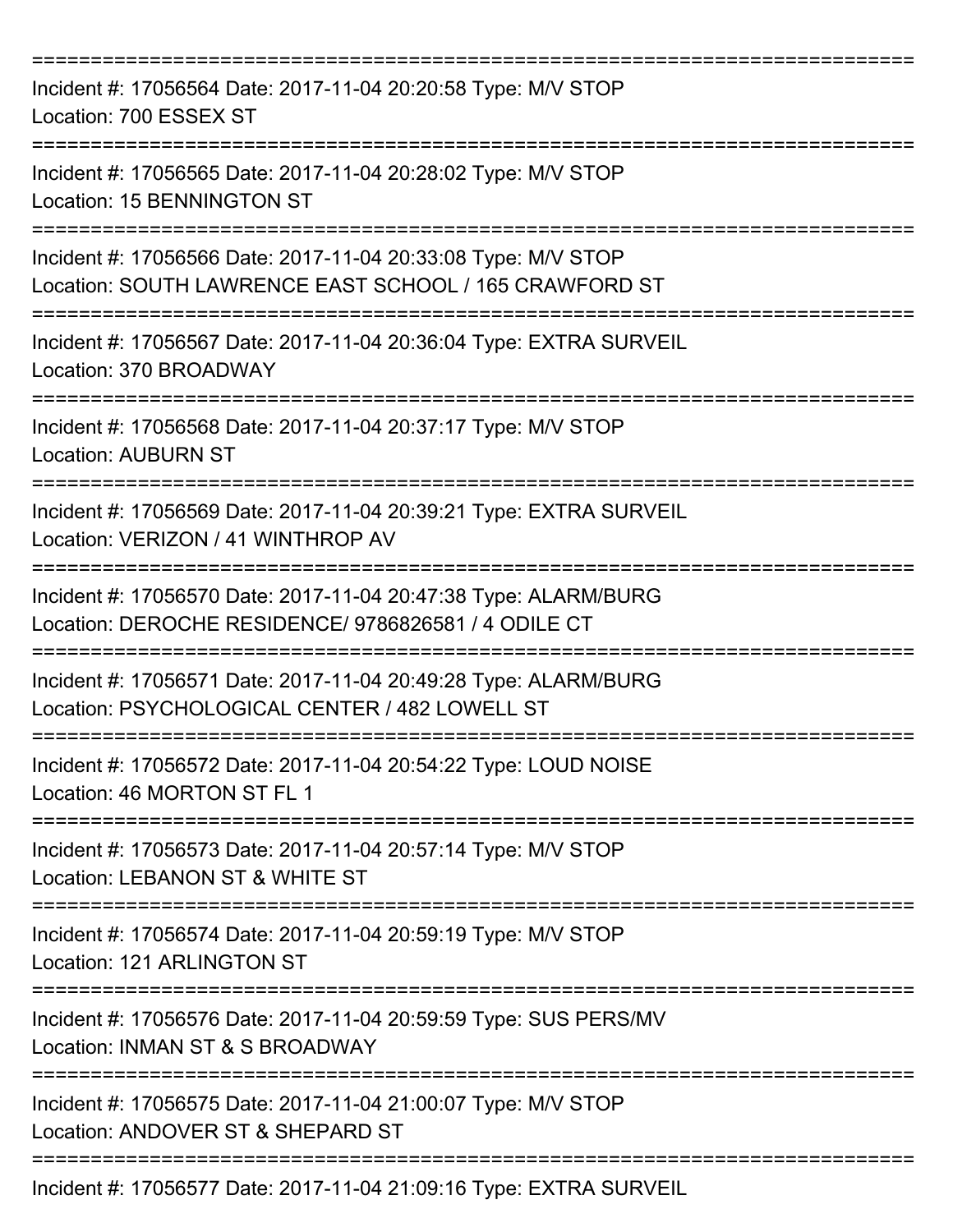| Incident #: 17056578 Date: 2017-11-04 21:11:55 Type: M/V STOP<br>Location: 380 CHESTNUT ST                                |
|---------------------------------------------------------------------------------------------------------------------------|
| Incident #: 17056579 Date: 2017-11-04 21:13:29 Type: M/V STOP<br>Location: 10 OXFORD ST                                   |
| Incident #: 17056580 Date: 2017-11-04 21:13:52 Type: DISTURBANCE<br>Location: MELROSE ST & WATER ST                       |
| Incident #: 17056582 Date: 2017-11-04 21:16:08 Type: CK WELL BEING<br>Location: 495 LOWER DECK                            |
| Incident #: 17056581 Date: 2017-11-04 21:17:48 Type: M/V STOP<br>Location: AUBURN ST & RUSSELL ST                         |
| Incident #: 17056583 Date: 2017-11-04 21:36:01 Type: MAN DOWN<br>Location: 647 BROADWAY                                   |
| Incident #: 17056584 Date: 2017-11-04 21:43:50 Type: M/V STOP<br>Location: 647 BROADWAY                                   |
| Incident #: 17056585 Date: 2017-11-04 22:07:30 Type: M/V STOP<br>Location: DURSO AV & WINTHROP AV                         |
| Incident #: 17056586 Date: 2017-11-04 22:10:25 Type: EXTRA SURVEIL<br>Location: 7-11 / 368 BROADWAY                       |
| Incident #: 17056587 Date: 2017-11-04 22:11:07 Type: DISTURBANCE<br>Location: 50 BASSWOOD ST                              |
| Incident #: 17056588 Date: 2017-11-04 22:14:36 Type: UNWANTEDGUEST<br>Location: MELVIN ST                                 |
| ========================<br>Incident #: 17056589 Date: 2017-11-04 22:18:12 Type: LOUD NOISE<br>Location: 473 ESSEX ST #36 |
| Incident #: 17056590 Date: 2017-11-04 22:19:09 Type: MV/BLOCKING<br>Location: 245 BAILEY ST                               |
| Incident #: 17056591 Date: 2017-11-04 22:32:24 Type: SPECIAL CHECK                                                        |

Location: PEMBERTON PARK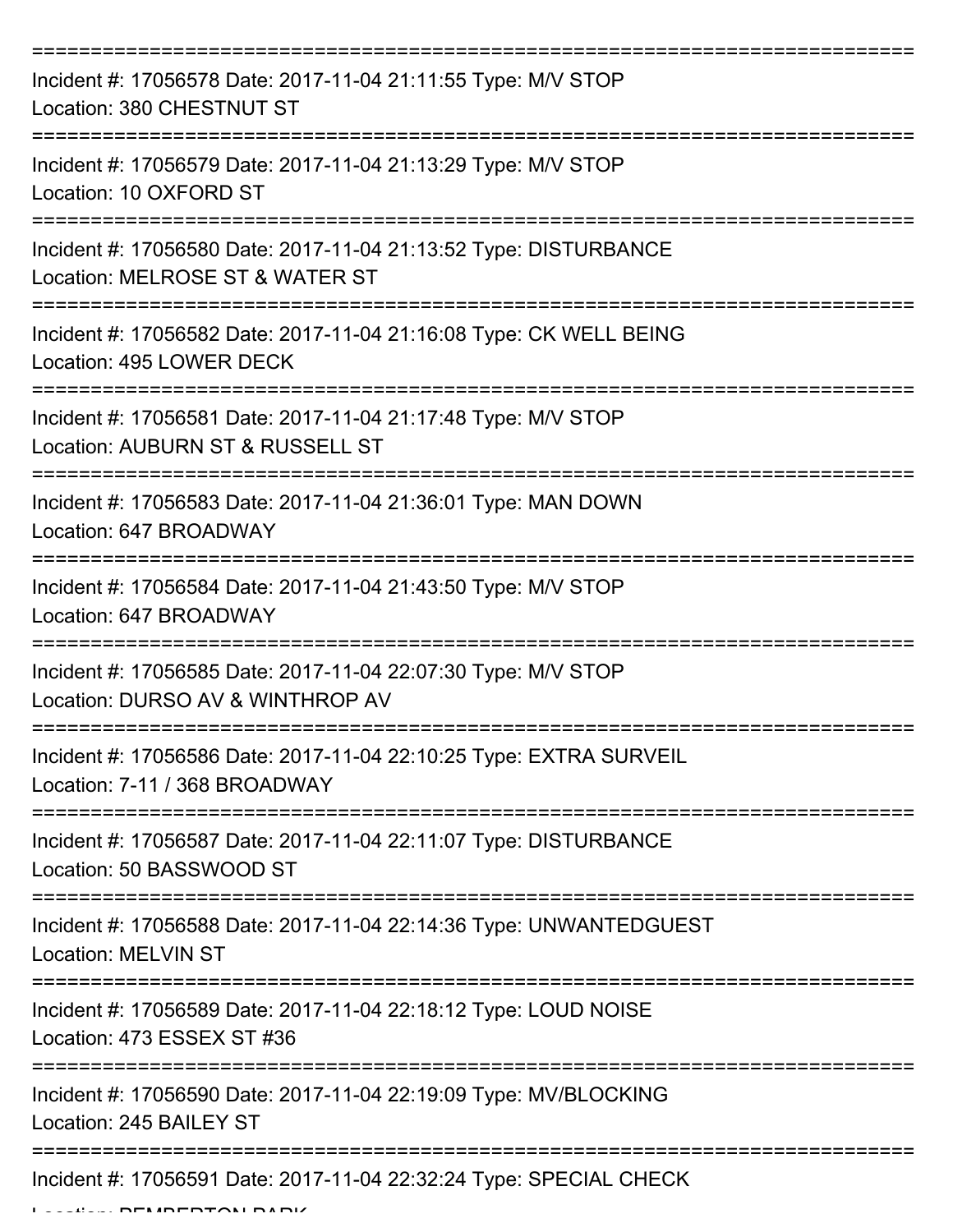| Incident #: 17056592 Date: 2017-11-04 22:40:36 Type: LOUD NOISE<br>Location: 48 SARATOGA ST #1                                                                  |
|-----------------------------------------------------------------------------------------------------------------------------------------------------------------|
| Incident #: 17056593 Date: 2017-11-04 22:44:02 Type: LOUD NOISE<br>Location: 277 WATER ST FL 3                                                                  |
| Incident #: 17056594 Date: 2017-11-04 22:47:03 Type: LOUD NOISE<br>Location: 245 ERVING AV FL 2                                                                 |
| Incident #: 17056595 Date: 2017-11-04 22:47:42 Type: UNKNOWN PROB<br>Location: 247 SALEM ST                                                                     |
| Incident #: 17056597 Date: 2017-11-04 23:04:13 Type: SPECIAL CHECK<br><b>Location: DAISY ST</b>                                                                 |
| Incident #: 17056596 Date: 2017-11-04 23:04:17 Type: LARCENY/PAST<br>Location: WALK IN / 30 AVON ST FL 3                                                        |
| Incident #: 17056598 Date: 2017-11-04 23:09:39 Type: ALARM/BURG<br>Location: PUBLIC PROPERTY OFFICE / 1 AUBURN ST                                               |
| Incident #: 17056599 Date: 2017-11-04 23:12:24 Type: SPECIAL CHECK<br>Location: 360 BROADWAY<br>==============================<br>----------------------------- |
| Incident #: 17056600 Date: 2017-11-04 23:17:58 Type: M/V STOP<br>Location: EVERETT ST & SALEM ST                                                                |
| Incident #: 17056601 Date: 2017-11-04 23:18:32 Type: DRUG OVERDOSE<br>Location: 188 GARDEN ST #1                                                                |
| Incident #: 17056602 Date: 2017-11-04 23:21:46 Type: M/V STOP<br>Location: NIGHTINGALE CT & WATER ST                                                            |
| Incident #: 17056603 Date: 2017-11-04 23:22:12 Type: LOUD NOISE<br>Location: 16 INMAN ST FL 3                                                                   |
| Incident #: 17056604 Date: 2017-11-04 23:23:38 Type: SPECIAL CHECK<br><b>Location: 85 MANCHESTER ST</b>                                                         |
| Incident #: 17056605 Date: 2017-11-04 23:26:08 Type: EXTRA SURVEIL                                                                                              |

Location: CENTRAL CATHOLIC HIGH SCHOOL / 300 HAMPSHIRE ST